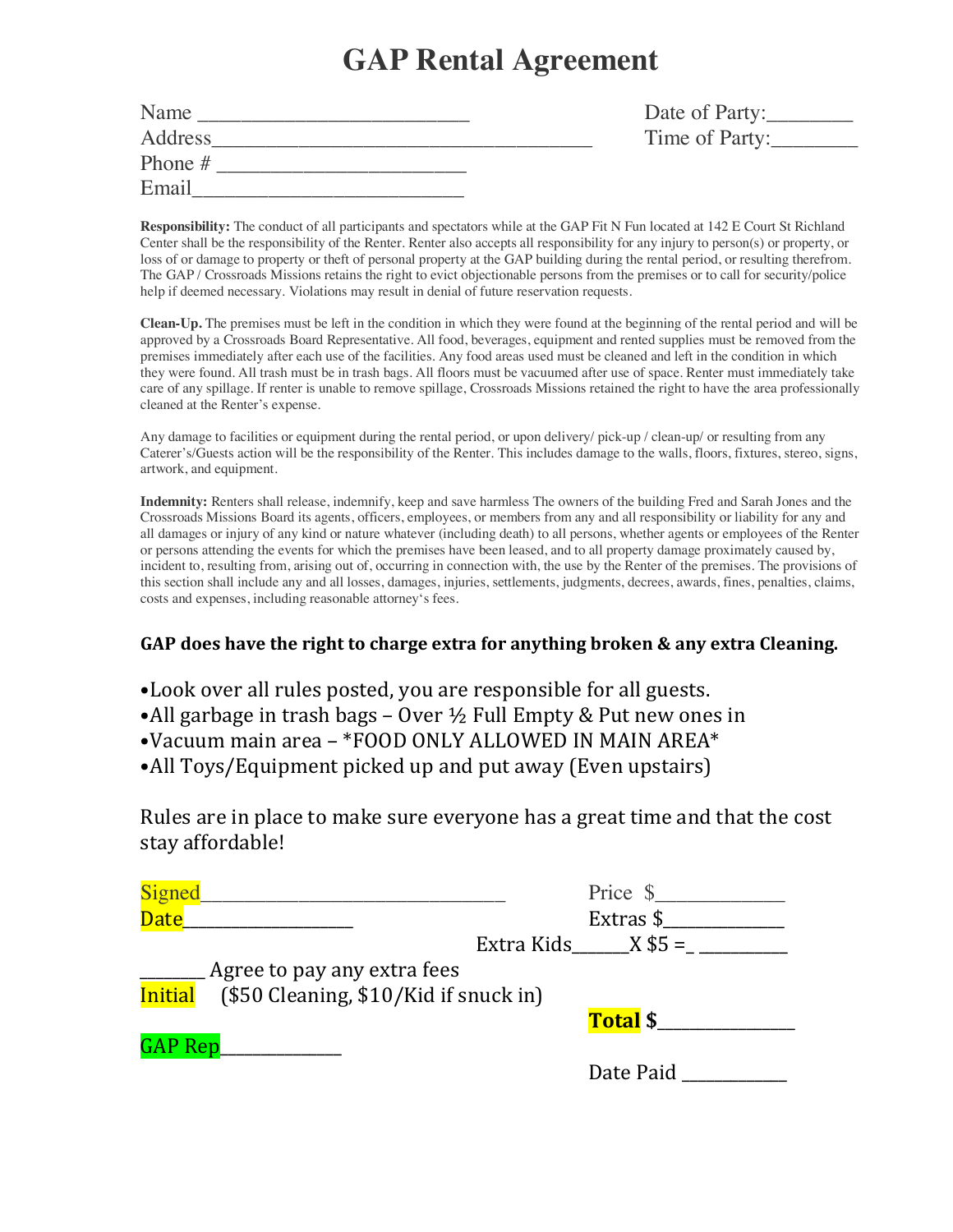## **THE EMAIL YOU RECEIVE AT CONFIRMATION:**

Your Party is not private.

Our members do know not to get in the way of any parties. You are welcome to set up your food and presents anywhere in the main area. On any of the tables, by the long cabinets by the mirrors, where ever you would like. If you move tables just please move them back.

**HOW TO GET IN?** (If you don't have a key fob) The doors WILL BE OPEN at the TIME OF YOUR PARTY & ONLY 15 min after the party STARTS! YOU HAVE A 15 MIN WINDOW.

\*\*THERE MAY BE A PARTY BEFORE OR AFTER YOURS\*\*

So be considerate of time and clean up before your party is scheduled to end.

We do not want door being propped open only to carry in supplies/food.

So have someone inside to open it for you.

We also want to make sure ONLY members with key fobs are coming in during your party....NOT STRANGERS. Or children walking out with strangers or without supervision. So for your safety if they are not part of your party, **DO NOT LET THEM IN.** 

If there is an **EMERGENCY ONLY** you can call or *text* preferably Sarah 608-697-5874 or Fred 608-963-3223

Please make sure you vacuum and have all the trash picked up after the party. The place should look like it did before the party.

If there is a large amount of trash feel free to take a bag or two to help out!

If there is just a small 1 bag....there are directions on where to put it in the back of the building by the door. Please replace bag. (Read & Follow the signs)

\*Kids are NOT allowed in the batting cages upstairs UNSUPERVISED!!! (If they are in the batting cages, they are using it for playing baseball. NOT GOOFING AROUND)

\*Any kids upstairs playing MUST BE SUPERVISED & ALL EQUIPMENT MUST BE PUT BACK! \*\*

\*NO KIDS allowed downstairs using any weight equipment. Members Only please. 

**\*\*A \$50 CLEANING FEE** WILL BE CHARGED FOR ANY EXTRA CLEANING AND PICKING UP NEEDING TO BE DONE AFTER A PARTY! If it is not vacuumed, garbage's not emptied and picked up, and ALL equipment/toys not picked up and put away in the appropriate locations! **\*\*(check upstairs personally before you leave)\*\***

If your party breaks or anything accidentally gets broken please tell us. Email or FB message works best. So we can fix it right away or see what happened. If you do not tell us, you will be held responsible whether it was an accident or not. We just need to know for liability reasons, so kids to not get hurt, or damage the equip even more.

#### REGULAR PARTIES (NOT LARGE PARTIES)

#### \*\*15 Kids are included with the regular party price<sup>\*\*</sup>

If you have more than 15 show up you can either put cash or check with your name/date in the cash box....or message us and we can send you an invoice so you can pay by credit card. It is \$5/kid. If you choose to ignore and try to sneak them in and we see on camera we will send you a bill for \$10/kid for the extra time it takes.